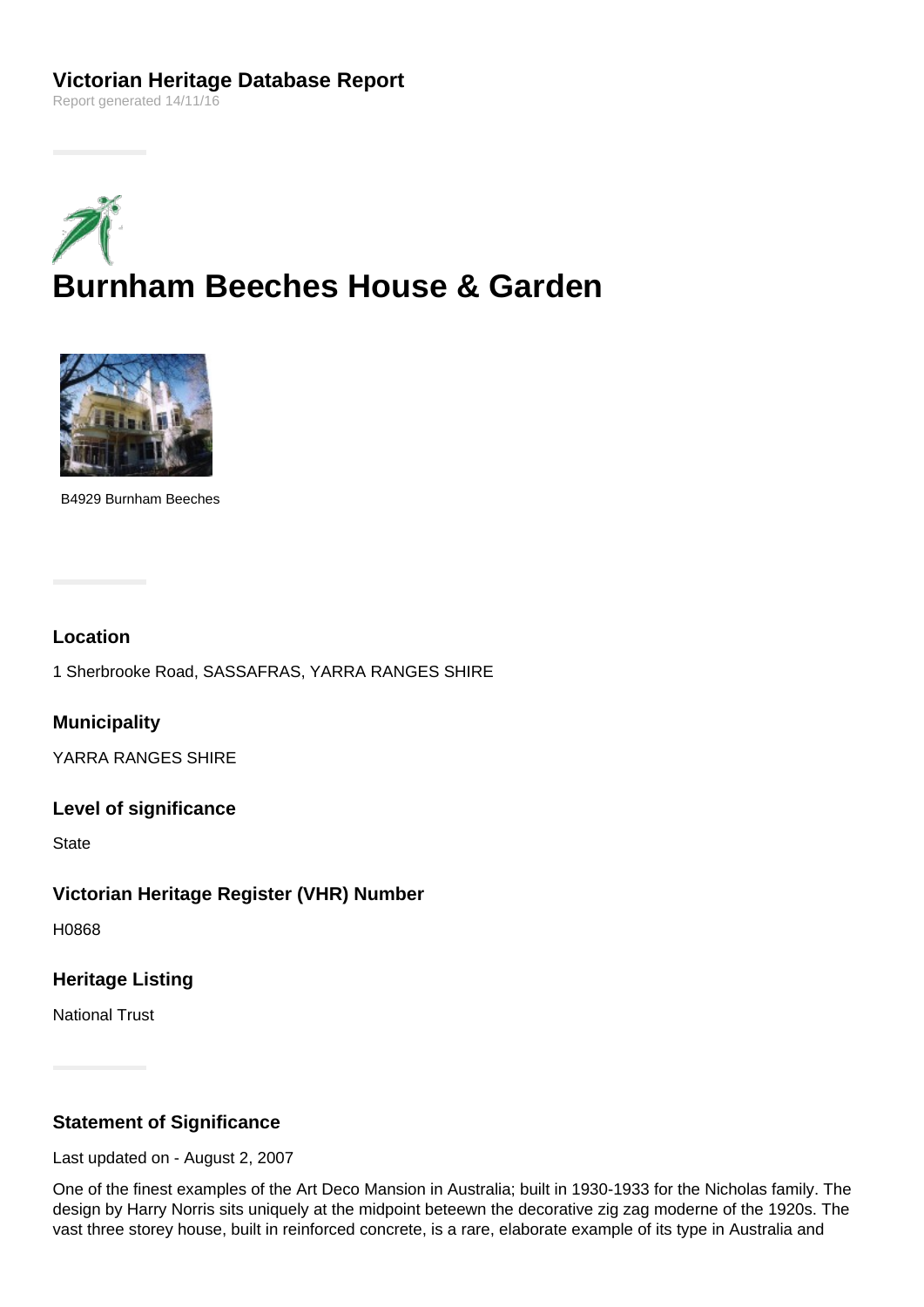comparable with works in Britain and the United States. Built for a wealthy industrialist, Burnham Beeches is a period exemplar of the up-to-the-minute high style living and entertaining of the 1930s in Australia. Classified: 29/10/1987

Garden significance:

Burnham Beeches, developed for Alfred Nicholas c.1929-39, the residence erected 1930-33, much of the garden donated to public ownership by his family as a memorial in 1965, and the residence now converted to a hotel, is of State significance:

- as a property created by the vast wealth of its owner in a period of world economic depression: this is best exemplified by the residence and outbuildings; comprehensive water reticulation system; the massive scale of the terraced rockery; the extensive rockery around the lake and waterfall; the vast extent of the constructed landscape; and the continuity of a tradition of hill stations from the nineteenth century (and the inescapable parallels with his brother George and his property Alton at Mount Macedon);

- for the boldness of its conception: this is demonstrated by its size (approximately 13 ha of landscaped garden which is equivalent to almost half of the area of the Royal Botanic Gardens) and the massive scale of most components; by the confident manner in which the steep terrain has been controlled by terraces, paths and water features; by its predominant planting of large trees and shrubs rather than detail planting; by its bold use of stonework in rockeries, walls, paths and water features; by the incorporation and landscaping of neighbouring land as part of the garden (e.g. the tan track);

- for the survival of considerable planting (especially tree planting) incorporated or envisaged by the owner Alfred Nicholas, his designer Hugh Linaker and gardener Percy Trevaskis: whilst not displaying the same range as the original planting, the garden still maintains a fine collection of conifers, mature indigenous trees (notably Eucalyptus regnans) and exotic shrubs;

- for the retention of buildings and structures from the original garden layout: these include the gates, stone walls, boathouse, Blackfish Pond outlet, brick enclosures (presumably for compost), paths and steps;

- for its aesthetic qualities: these are derived from the maturity of the original design concept and best demonstrated by the drive, terraced woodland and lake (although in some areas, notably the terraces, the planting is over-mature and inappropriate to the original design);

- for the continuity of major design themes, including stonework, planting (especially the combination of indigenous and exotic planting) and water features;

- as a property renowned for its completeness and attention to detail: Burnham Beeches comprised extensive residential accommodation, large garden, sufficient rural land to enable self-sufficiency and a complete range of complementary outbuildings;

- for the manner in which the residence provides a dominant focus for the landscape and garden, an aspect heightened by the radical adoption of the moderne architectural style;

- for the historical and social significance of the owner Alfred Nicholas and his family, noted for their part in the 'Aspro empire'; the designer Hugh Linaker, best known for his bold landscape schemes for The Shrine and Domain in Melbourne; and the involvement of the local community in the construction and maintenance of the property.

The residence is of National significance as one of the finest examples of the Art Deco mansion in Australia. The design by Harry Norris sits uniquely at the mid-point between the decorative zig zag moderne of the 1920s. The vast three-storey house, built in reinforced concrete, is a rare, elaborate example of its type in Australia and comparable with works in Britain and the United States. Built for a wealthy industrialist, Burnham Beeches is a period exemplar of the up-to-the-minute high style living and entertaining of the 1930s in Australia.

File note 28/06/2012: G13027 amalgamated & filed with B4929.